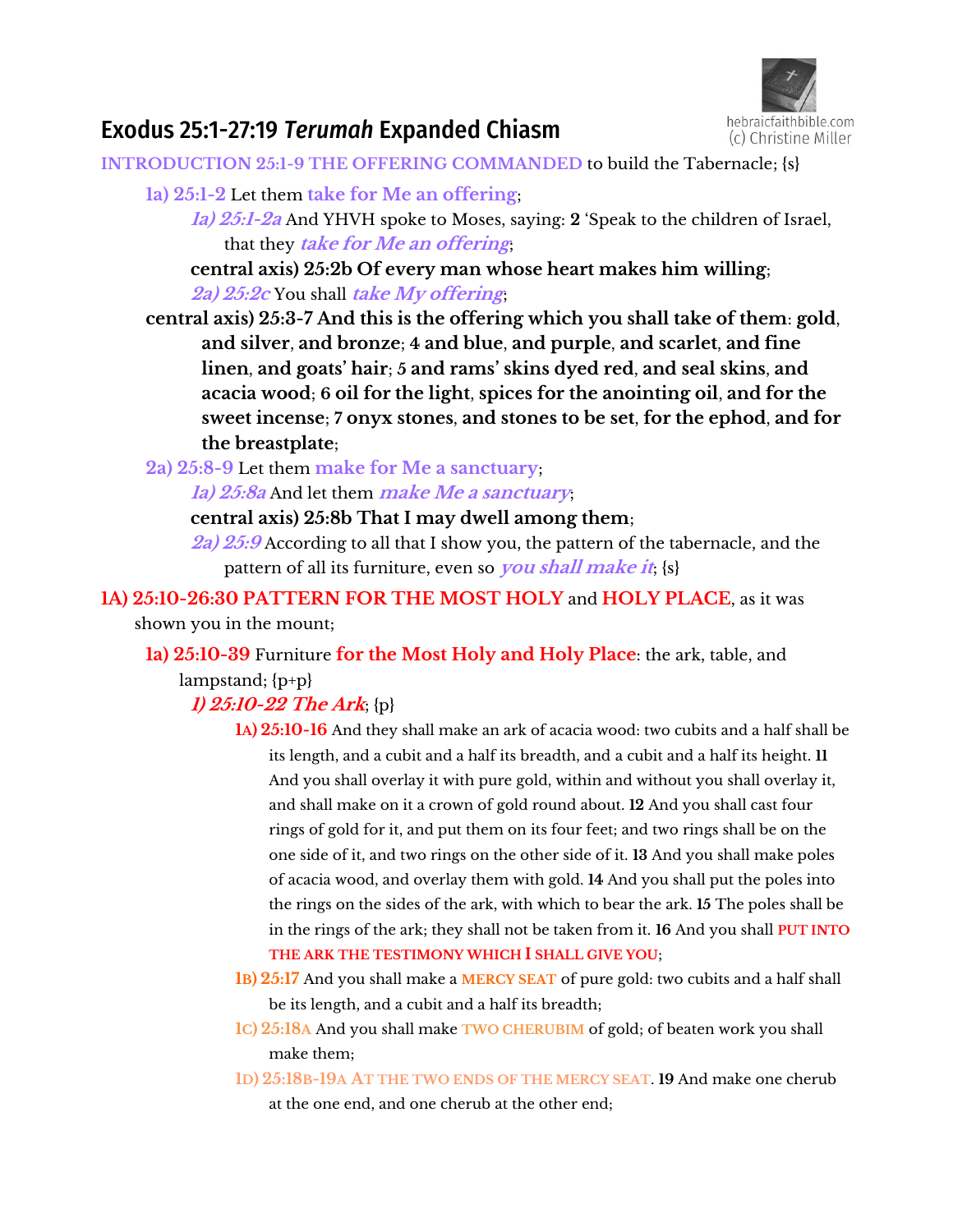#### **CENTRAL AXIS) 25:19B OF ONE PIECE WITH THE MERCY SEAT**;

**2D) 25:19C** You shall make **THE CHERUBIM AT ITS TWO ENDS**;

- **2C) 25:20** And **THE CHERUBIM** shall spread out their wings on high, screening the mercy seat with their wings, with their faces one to another; toward the mercy seat the faces of the cherubim shall be;
- **2B) 25:21A** And you shall put the **MERCY SEAT** above on the ark;
- **2A) 25:21B-22** And **IN THE ARK YOU SHALL PUT THE TESTIMONY THAT I SHALL GIVE YOU**. **22** And there I will meet with you, and I will speak with you from above the mercy seat, from between the two cherubim which are on the ark of the testimony, of all things which I will give you in commandment to the children of Israel; {p}

### **2) 25:23-30 The Table**; {p}

- **1A) 25:23** And you shall make **A TABLE** of acacia wood: two cubits shall be its length, and a cubit its breadth, and a cubit and a half its height;
- **1B) 25:24-25** And you shall overlay it with **PURE GOLD**, and make on it a crown of gold round about. **25** And you shall make for it a border of a handbreadth round about, and you shall make a golden crown for its border round about;
- **1C) 25:26-27 AND YOU SHALL MAKE** for it four rings of gold, and put the rings in the four corners that are on its four feet. **27** Close by the border shall the rings be, for places **FOR THE POLES TO BEAR THE TABLE**;
- **2C) 25:28 AND YOU SHALL MAKE THE POLES** of acacia wood, and overlay them with gold, **THAT THE TABLE MAY BE BORNE WITH THEM**;
- **2B) 25:29** And you shall make its dishes, and its pans, and its jars, and its bowls, with which to pour out; of **PURE GOLD** you shall make them;

#### **2A) 25:30** And you shall set on **THE TABLE** showbread before Me always; {p}

#### **3) 25:31-39 The Lampstand**;

- **1A) 25:31A AND YOU SHALL MAKE A** LAMPSTAND;
- **1B) 25:31B OF PURE GOLD**;
- **1C) 25:31C OF BEATEN WORK** shall the lampstand be made;
- **1D) 25:31D** Even its base, and its shaft; its cups, its knobs, and its flowers, **SHALL BE OF ONE PIECE WITH IT**;
- **1E) 25:32-33** And there shall be **SIX BRANCHES** going out of its sides: three branches of the lampstand out of the one side, and three branches of the lampstand out of the other side; **33** three cups made like almond blossoms in one branch, a knob and a flower; and three cups made like almond blossoms in the other branch, a knob and a flower; **SO FOR THE SIX BRANCHES** going out of the lampstand;
- **CENTRAL AXIS) 25:34-35A AND IN THE LAMPSTAND FOUR CUPS MADE LIKE ALMOND BLOSSOMS**, **THE KNOBS**, **AND THE FLOWERS**. **35 AND A KNOB UNDER TWO BRANCHES OF ONE PIECE WITH IT**, **AND A KNOB UNDER TWO BRANCHES**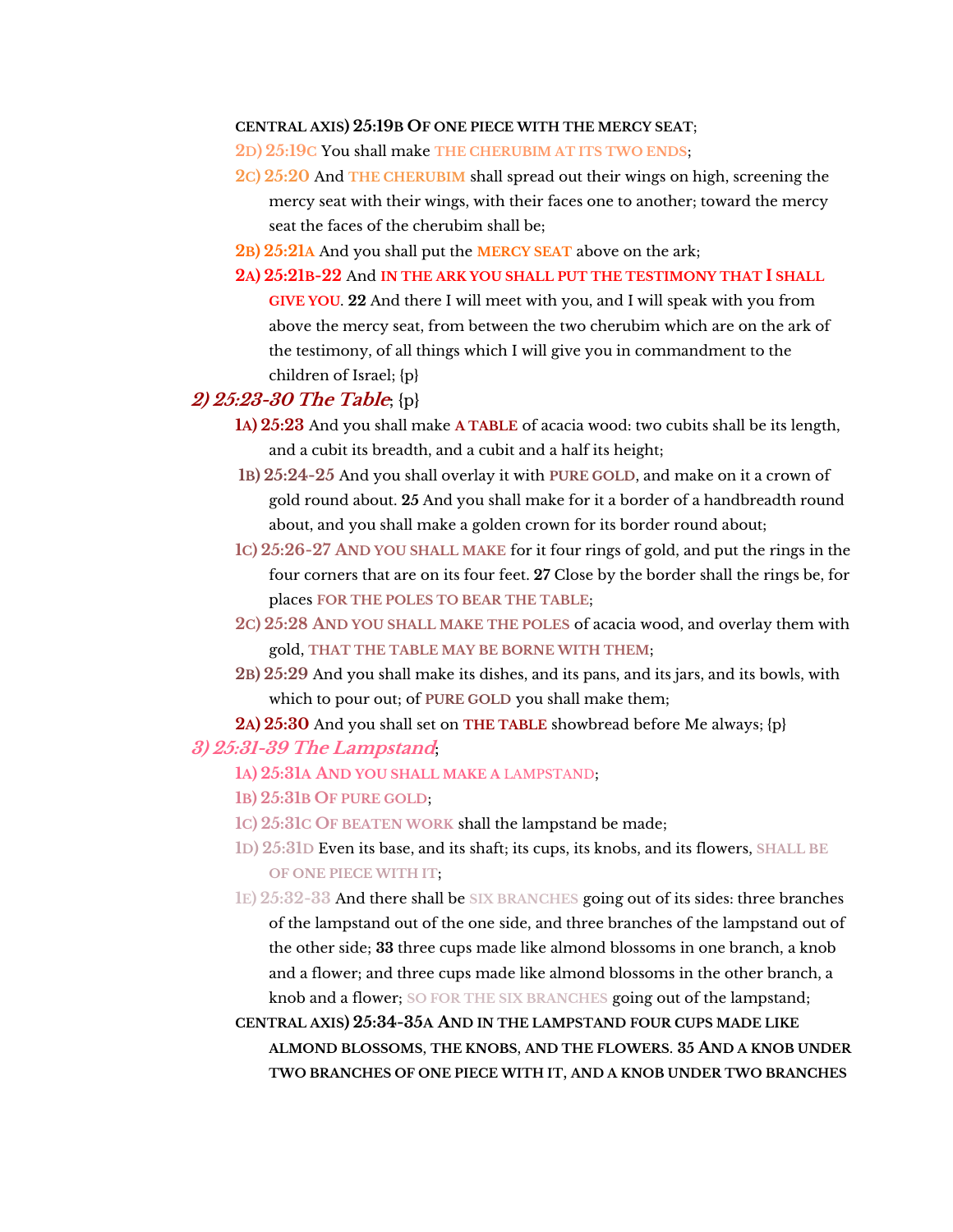### **OF ONE PIECE WITH IT**, **AND A KNOB UNDER TWO BRANCHES OF ONE PIECE WITH IT**;

- **2E) 25:35B** For the **SIX BRANCHES** going out of the lampstand;
- **2D) 25:36A** Their knobs and their branches **SHALL BE OF ONE PIECE WITH IT**;
- **2C) 25:36B** The whole of it **ONE BEATEN WORK**;
- **2B) 25:36C OF PURE GOLD**;
- **2A) 25:37-39 AND YOU SHALL MAKE ITS LAMPS**, **SEVEN;** and they shall light its lamps, to give light over against it. **38** And its tongs, and its snuffdishes, shall be of pure gold. **39** Of a talent of pure gold shall it be made, with all these vessels;
- **1b) 25:40** And see that you **make them after their pattern**, which is being **shown to you in the mount**; {s}
- **2a) 26:1-29** Curtains and sockets **for the Holy Place**;

### **1a) 26:1-13 The Curtains**;

- **1A) 26:1-6A** Moreover you shall make the tabernacle with **TEN CURTAINS OF FINE TWINED LINEN**, **AND BLUE**, **AND PURPLE**, **AND SCARLET**, with cherubim; the work of the skilful workman shall you make them. **2** The length of each curtain shall be twenty-eight cubits, and the breadth of each curtain four cubits; all **THE CURTAINS SHALL HAVE ONE MEASURE**. **3** Five curtains shall be coupled together one to another; and the other five curtains shall be coupled one to another. **4** And you shall make loops of blue on the edge of the **ONE CURTAIN THAT IS OUTMOST** in the first set; and likewise you shall make in the edge of the curtain that is outmost in the second set. **5 FIFTY LOOPS** you shall make in the one curtain, and fifty loops you shall make in the edge of the curtain that is in the second set; the loops shall be opposite to one another. **6** And you shall make **FIFTY CLASPS OF GOLD**;
- **1B) 26:6B** And couple the curtains to one another with the clasps, **THAT THE TABERNACLE MAY BE ONE WHOLE**;
- **2A) 26:7-11A** And you shall make **CURTAINS OF GOATS' HAIR** for a tent over the tabernacle; **ELEVEN CURTAINS** you shall make them. **8** The length of each curtain shall be thirty cubits, and the breadth of each curtain four cubits; **THE ELEVEN CURTAINS SHALL HAVE ONE MEASURE**. **9** And you shall couple five curtains by themselves, and six curtains by themselves, and shall double over the sixth curtain in the front of the tent. **10** And you shall make **FIFTY LOOPS** on the edge of the **ONE CURTAIN THAT IS OUTMOST** in the first set, and fifty loops upon the edge of the curtain which is outmost in the second set. **11** And you shall make **FIFTY CLASPS OF BRONZE**,
- **2B) 26:11B** And put the clasps into the loops, and couple the tent together, **THAT IT MAY BE ONE**;

## **central axis) 26:12-14 And as for the overhanging part that remains of the curtains of the tent**, **the half curtain that remains over shall hang over**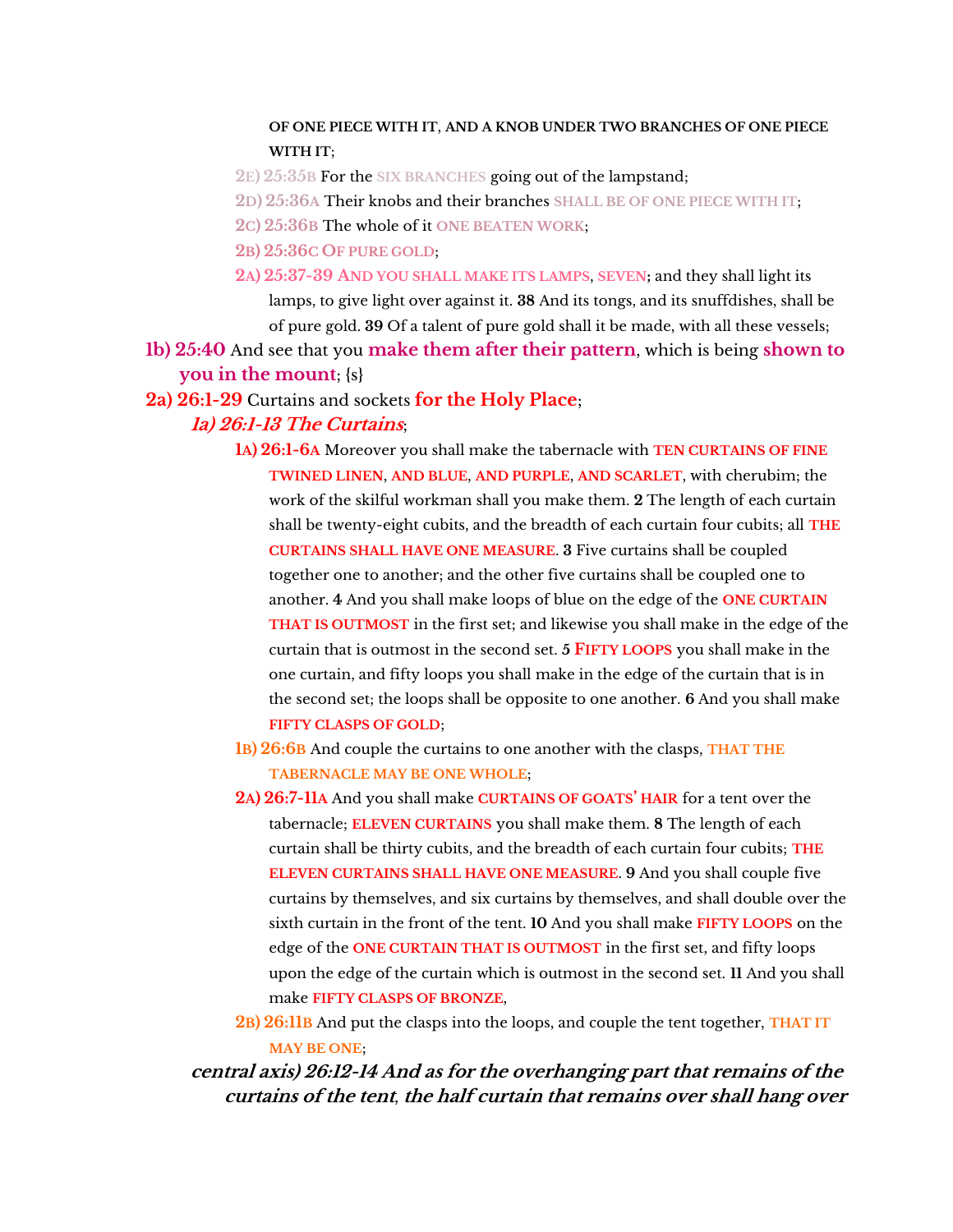**the back of the tabernacle**. **13 And the cubit on the one side**, **and the cubit on the other side**, **of that which remains over in the length of the curtains of the tent**, **shall hang over the sides of the tabernacle on this side and on that side**, **to cover it. 14 And you shall make a covering** for the tent of rams' skins dyed red, and a covering of sealskins above;  $\{p\}$ 

- **2a) 26:15-29** And you shall make the boards for the tabernacle of acacia wood, standing up. **16** Ten cubits shall be the length of a board, and a cubit and a half the breadth of each board. **17** Two tenons there shall be in each board, joined one to another; thus you shall make for all the boards of the tabernacle. **18** And you shall make the boards for the tabernacle, twenty boards for the south side southward; **19** And you shall make forty sockets of silver under the twenty boards: two sockets under one board for its two tenons, and two sockets under another board for its two tenons; **20** and for the second side of the tabernacle, on the north side, twenty boards. **21** And their forty sockets of silver: two sockets under one board, and two sockets under another board. **22** And for the farthest part of the tabernacle westward you shall make six boards. **23** And two boards you shall make for the corners of the tabernacle in the farthest part. **24** And they shall be doubled at the bottom, and likewise they shall be doubled at the top by one ring; thus shall it be for them both; they shall be for the two corners. **25** Thus there shall be eight boards, and their sockets of silver, sixteen sockets: two sockets under one board, and two sockets under another board. **26** And you shall make bars of acacia wood: five for the boards of the one side of the tabernacle, **27** and five bars for the boards of the other side of the tabernacle, and five bars for the boards of the side of the tabernacle, for the farthest part westward; **28** and the middle bar in the midst of the boards, which shall pass through from end to end. **29** And you shall overlay the boards with gold, and make their rings of gold for holders for the bars; and you shall overlay the bars with gold; [*i.e.,* **The Frame and its Sockets**];
- **2b) 26:30** And you shall raise up the tabernacle **according to the pattern** which was **shown you in the mount**; {s}
- **1B) 26:31-33A** And you shall make a veil of blue, and purple, and scarlet, and fine twined linen; with cherubim, the work of the skilful workman it shall be made. **32** And you shall hang it on four pillars of acacia overlaid with gold, their hooks being of gold, on four sockets of silver. **33** And you shall hang up the veil under the clasps; [*i.e.,* **THE PATTERN FOR THE VEIL AND ITS FRAME**];
	- **1C) 26:33B** And shall bring in the ark of the covenant within the veil [*i.e., The* **PLACEMENT OF THE ARK OF THE COVENANT** *behind the veil*];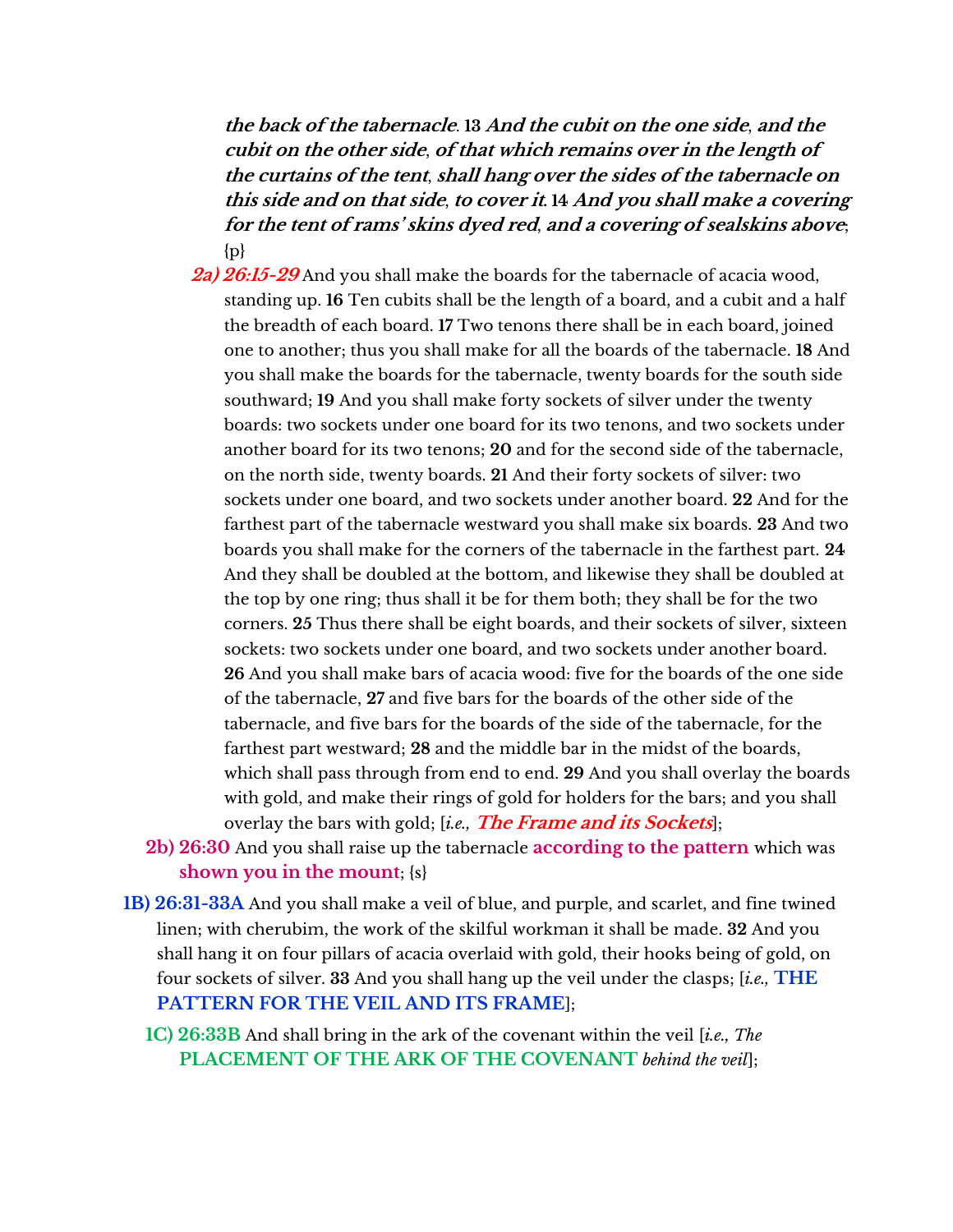**ID) 26:33C** And the veil shall divide between the Holy Place and the **MOST HOLY** for you;

## **CENTRAL AXIS) 26:34A AND YOU SHALL PUT THE MERCY SEAT ON THE ARK OF THE TESTIMONY;**

**2D) 26:34B** In the **MOST HOLY** Place;

- **2C) 26:35** And you shall set the table outside the veil, and the lampstand over against the table on the side of the tabernacle toward the south; and you shall put the table on the north side [*i.e., The* **PLACEMENT OF THE TABLE AND LAMP-STAND** *in the Holy Place*];
- **2B) 26:36-37** And you shall make a screen for the door of the tent, of blue, and purple, and scarlet, and fine twined linen, the work of the weaver in colors. **37** And you shall make for the screen five pillars of acacia, and overlay them with gold; their hooks shall be of gold; and you shall cast five sockets of bronze for them; [*i.e.,* **THE PATTERN FOR THE SCREEN AND ITS FRAME**]; {s}

## **2A) 27:1-19 PATTERN FOR THE OUTER COURT**, as it was shown you in the mount;  ${s+s}$

- **1a) 27:1-8a** And you shall make the altar of acacia wood, five cubits long, and five cubits broad; the altar shall be square; and the height of it shall be three cubits. **2** And you shall make horns on its four corners; and its horns shall be of one piece with it; and you shall overlay it with bronze. **3** And you shall make its pots to take away its ashes, and its shovels, and its basins, and its flesh-hooks, and its fire-pans; all its vessels you shall make of bronze. **4** And you shall make for it a grating of network of bronze; and on the network you shall make four brazen rings in its four corners. **5** And you shall put it under the ledge around the altar beneath, that the network may reach halfway up the altar. **6** And you shall make poles for the altar, poles of acacia wood, and overlay them with bronze. **7** And its poles shall be put into the rings, and the poles shall be on the two sides of the altar, for bearing it. **8** You shall make it hollow with planks [*i.e., The* **Furniture for the Outer Court***, that is,* **the Altar***, overlaid with bronze*];
- **central axis) 27:8b As it has been shown to you in the mount**, **so shall they make it**; {s}
- **2a) 27:9-19** And you shall make the court of the tabernacle: for the south side southward there shall be hangings for the court of fine twined linen a hundred cubits long for one side. **10** And its pillars shall be twenty, and their sockets twenty, of bronze; the hooks of the pillars and their fillets shall be of silver. **11** And likewise for the north side in length there shall be hangings a hundred cubits long, and its pillars twenty, and their sockets twenty, of bronze; the hooks of the pillars and their fillets of silver. **12** And for the breadth of the court on the west side shall be hangings of fifty cubits: their pillars ten, and their sockets ten. **13** And the breadth of the court